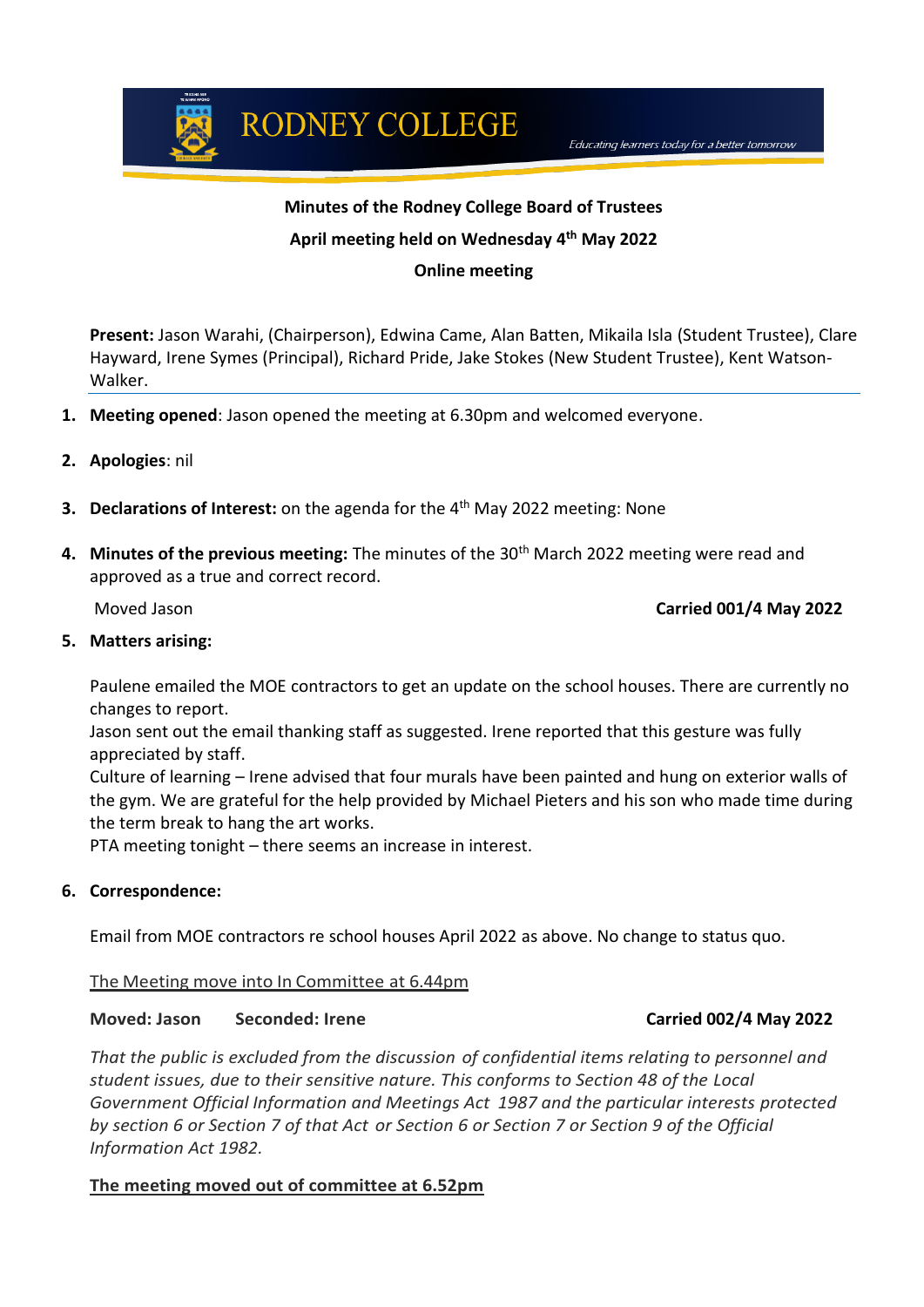## **7. Principal's Report:**

Discussion had on mask wearing under the current settings

Mask wearing is still compulsory in classrooms – this seems to be going well. The kaupapa for this is the emphasis on caring for and looking after others, particularly the vulnerable amongst the school community. There was a question about why the masks were needed in an orange setting. Irene noted that there had been high levels of Covid in the school and this was of ongoing concern. Furthermore, we are moving into winter and there will be issues with ventilating the school on colder days. She noted that many schools are taking the same stance on mask wearing.

Irene spoke to her report and the following comments:

She noted that many innovative teaching practises have emerged throughout the pandemic.

Property – the current project is being managed with less noise and disruption to classes. She commended the project manager on this matter

Tiger turf – some of the equipment is now in place.

Anzac service – A special thank you was given to the students who attended the dawn service

Irene wanted to thank Mikaila for her contribution to the board and her ability to navigate the complexities of the role.

Jason also thanked Mikaila for her enthusiasm and her ability to get the student voice across. He also welcomed Jake and advised that he is an equal member on the board.

The Principal's report was moved:

| <b>Moved: Irene</b> | <b>Seconded: Clare</b> |
|---------------------|------------------------|
|                     |                        |

**Moved: Irene Seconded: Clare Carried 004/4 May 2022**

## **8. Discipline Report**

No discipline report tabled at this meeting

## **9. Finance:**

The financial report for March was tabled

The finance committee have been unable to meet so have scheduled a meeting and deferred approval of payments until the next meeting.

**Moved: Jason Seconded: Edwina Carried 002/4 May 2022** 

## **10. Matters for Decision:** Nil

## **11. Policy:**

Timetable Policy to be deferred to term three as this need to be discussed with the SLT

## **12. Property Report:**

Property matters Included in the principal's report

# **13. Health & Safety:**

No report tabled at this meeting